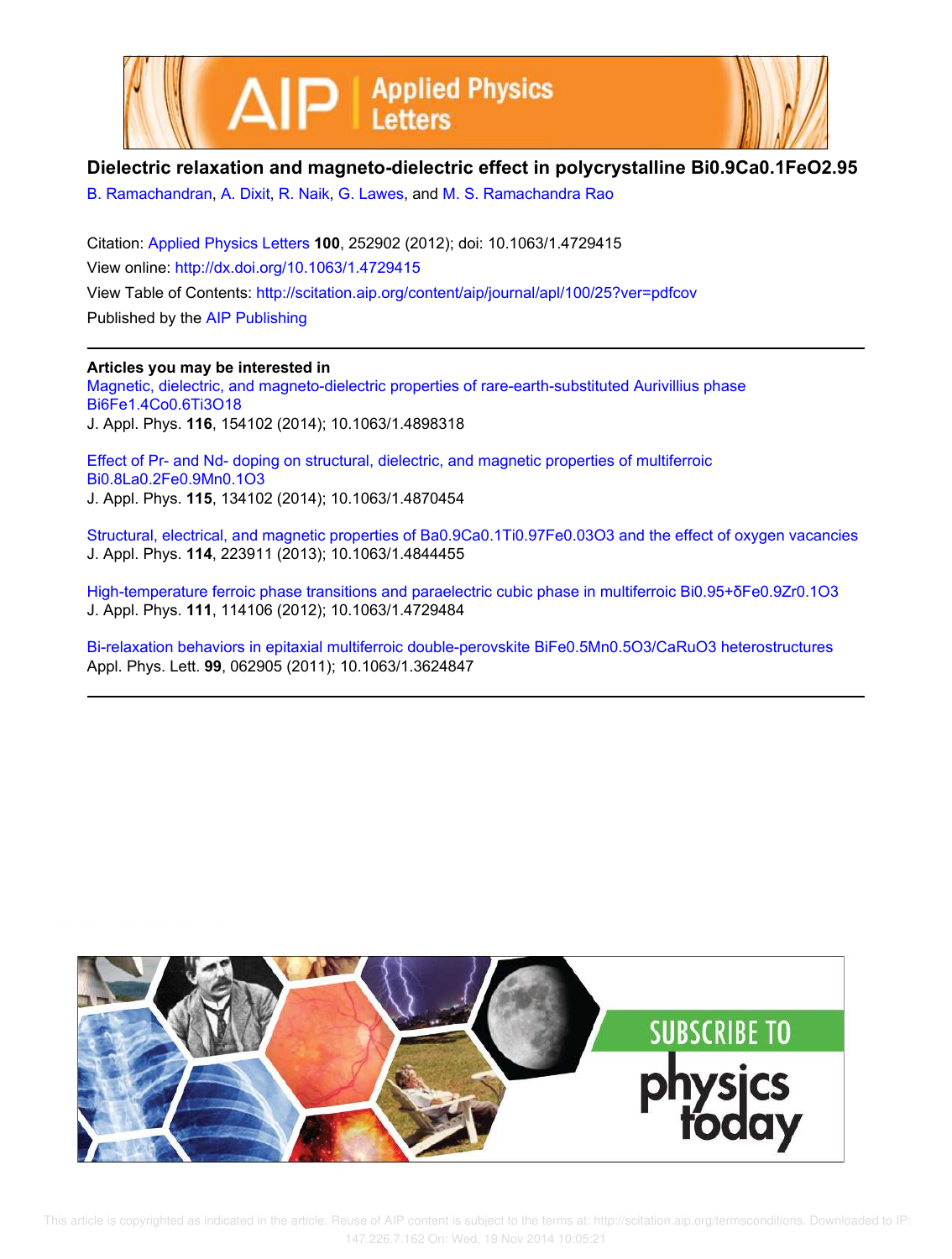## Dielectric relaxation and magneto-dielectric effect in polycrystalline  $Bi_{0.9}Ca_{0.1}FeO_{2.95}$

B. Ramachandran,  $1,$ a) A. Dixit,  $^2$  R. Naik,  $^2$  G. Lawes,  $^2$  and M. S. Ramachandra Rao $^1$ <sup>1</sup>Nano Functional Materials Technology Centre, Department of Physics, Indian Institute of Technology Madras, Chennai 600036, Tamil Nadu, India

 $^{2}$ Department of Physics and Astronomy, Wayne State University, Detroit, Michigan 48201, USA

(Received 27 February 2012; accepted 30 May 2012; published online 18 June 2012)

We have investigated temperature, frequency, and magnetic field dependent dielectric properties of polycrystalline  $Bi_{0.9}Ca_{0.1}FeO_{2.95}$ . Two dielectric anomalies, near 65 K and 260 K, were observed with the anomaly near 65 K exhibiting distinct frequency dependence as the peak temperature shifts with increasing frequency. The low-temperature dielectric relaxation data that can be fitted to a Vogel-Fulcher expression yielding a characteristic relaxation time of  $\sim 10^{-8}$  s are four orders larger than that of pure  $BiFeO<sub>3</sub>$  which may be the resultant of the chemical pressure induced by Ca doping. We also observed a switchable magneto-dielectric response in  $Bi_{0.9}Ca_{0.1}FeO_{2.95}$  at room temperature. V<sup>C</sup> 2012 American Institute of Physics. [http://dx.doi.org/10.1063/1.4729415]

Multiferroics<sup>1,2</sup> have gained increasing attention due to a wide range of potential applications<sup>3,4</sup> in microelectronic and spintronic devices, and the possibility of controlling magnetic order by electric fields,<sup>5</sup> or electric order by magnetic fields,<sup>6</sup> through magnetoelectric coupling.<sup>7</sup> BiFeO<sub>3</sub> is termed a multiferroic material due to the coexistence of ferroelasticity, antiferromagnetism, and ferroelectricity. $8-10$  A ferroelectric phase transition from the cubic  $Pm\overline{3}m$  to rhombohedral  $R3c$  phase<sup>8</sup> occurs in BiFeO<sub>3</sub> at  $T_c = 1120$  K, and an antiferromagnetic ordering appears below the Néel temperature,  $T_N = 640$  K.

 $BiFeO<sub>3</sub>$  samples typically have a significant residual electrical conductivity, which hampers the study of the intrinsic dielectric properties like polarization and dielectric permittivity at room temperatures and above. Kamba et al. have studied the frequency-dependent dielectric properties of BiFeO<sub>3</sub> ceramics in the temperature range  $10-300 \text{ K}$ .<sup>11</sup> They observed an anomaly near  $250 \text{ K}$  in BiFeO<sub>3</sub> ceramics, which was explained by a Maxwell-Wagner type contribution to the permittivity as a consequence of a relaxation arising at the interfaces between grains and their boundaries. $11,12$ At low frequencies or at high temperatures, colossal dielectric constants have also been reported $11,13$  with these high values arising due to finite conductivity leading to Maxwell-Wagner  $(M-W)$  behavior.<sup>11,13–15</sup> The temperature at which the M-W effect sets in depends on the sample conductivity, and for some samples this effect happens at temperatures as low as  $200 \text{ K}^{11}$  Recently, Redfern *et al.* conducted lowtemperature (below 300 K) dielectric and mechanical measurements of  $BiFeO<sub>3</sub>$  ceramics and single crystals.<sup>16</sup> These studies suggest that the magnetic structure of  $BiFeO<sub>3</sub>$  may shift below room temperature, with evidence for magnetic, magnetoelectric, and magnetoelastic transitions observed at a range of temperatures, including 50 K, 140 K, 210 K, and  $230 \text{ K}^{16}$  Investigating how these low-temperature transitions evolve with A-site cation substitution may provide additional insight into distinguishing intrinsic effects from extrinsic mechanisms, such as the M-W effect. $11,12$ 

We synthesized single-phase polycrystalline  $Bi_{0.9}Ca_{0.1}$ FeO2.95 ceramic sample using a sol-gel approach using a method detailed elsewhere. $17,18$  The physical characteristics of the sample, including the structural, magnetic, and ferroelectric properties of sample were also studied.<sup>18</sup> Recently, we investigated the effects of oxygen non-stoichiometry on the low-temperature structural and dielectric properties in the BiFe $O_3$  parent compound, as-prepared BiFe $O_3$  (BFOAP) and vacuum annealed  $BiFeO<sub>3</sub>$  (BFOVA) ceramics.<sup>19</sup> We found that the coupling among spin, lattice, and dielectric degrees of freedom persists to low temperatures in  $BiFeO<sub>3</sub>$ , and moreover that these properties depend on the degree of oxygen non-stoichiometry.<sup>19</sup> In this letter, we present an investigation of temperature and magnetic field dependent dielectric properties of polycrystalline  $Bi_{0.9}Ca_{0.1}FeO_{2.95}$  ceramic sample. We measured the temperature and frequencydependent dielectric constant  $(\varepsilon_r)$  and dielectric loss  $(\tan \delta)$  of  $Bi_{0.9}Ca_{0.1}FeO_{2.95}$  sample using an Agilent 4284 A LCR meter attached with physical property measurement system (PPMS, Quantum Design, USA) in a frequency range from 10 kHz to 1 MHz. We also measured room temperature magnetic field dependent dielectric constant of the sample at 30 kHz.

The temperature-dependent dielectric constant  $(\varepsilon_r)$  and dielectric loss (tan $\delta$ ) were measured in the temperature range of 10–350 K for the  $Bi_{0.9}Ca_{0.1}FeO_{2.95}$  ceramic sample at  $10 \text{ kHz}$  (Fig. 1). Two anomalies at  $66 \text{ K}$  and  $260 \text{ K}$  can be observed, which are similar to the features seen in pure  $BiFeO<sub>3</sub>$ .<sup>19</sup> The low-temperature dielectric anomaly (inset of Fig. 1), 66 K for the  $Bi_{0.9}Ca_{0.1}FeO_{2.95}$  sample is shifted to a higher temperature than that of pure  $B$ iFeO<sub>3</sub> (~23 K).<sup>19</sup> The low-temperature dielectric anomaly near 66 K may be due to a short range magnetic ordering with magnetoelectric coupling, which has been observed in  $BiFeO<sub>3</sub>$  ceramics and single crystals.<sup>16,17,19,20</sup> We suggest that this low-temperature feature may result primarily from some structural distortion, leading to a significant dielectric response.<sup>19</sup> The dielectric loss  $(tan\delta)$  of the sample was found to be close to that of

a)Present address: Department of Physics, National Dong Hwa University, Hualien 97401, Taiwan.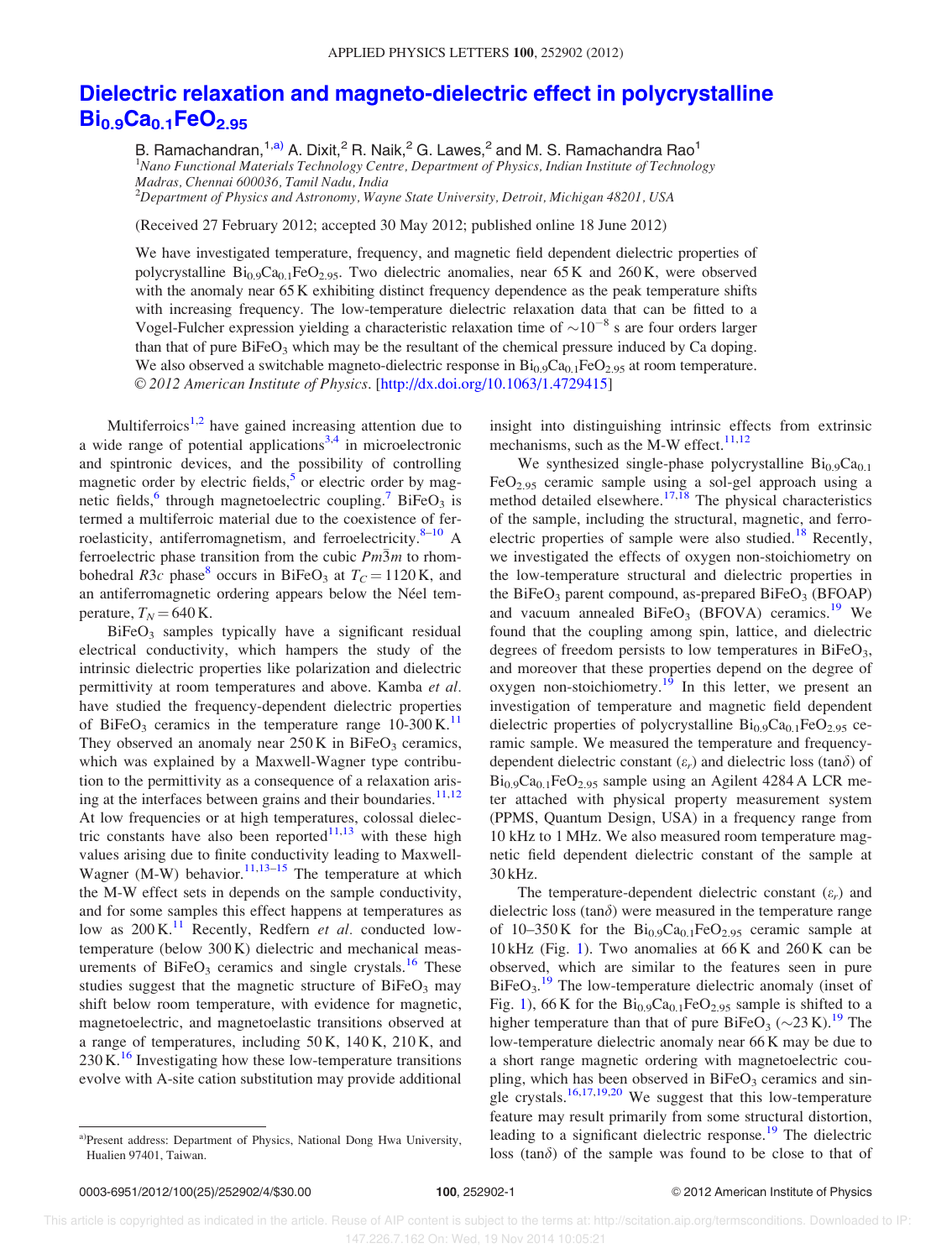

FIG. 1. Temperature-dependent dielectric constant  $(\varepsilon_r)$  and dielectric loss (tan $\delta$ ) of polycrystalline  $Bi_{0.9}Ca_{0.1}FeO_{2.95}$  sample measured at 10 kHz. Inset shows dielectric constant  $(\varepsilon_r)$  and dielectric loss (tan $\delta$ ) of the sample below 200 K.

pure  $BiFeO<sub>3</sub>$  below 150 K (Ref. 19) and found to increase abruptly above 200 K in the sample which may be due to Maxwell-Wagner effect.<sup>11,12</sup>

The frequency-dependent dielectric constant  $(\varepsilon_r)$  and dielectric loss (tan $\delta$ ) of the polycrystalline Bi<sub>0.9</sub>Ca<sub>0.1</sub>FeO<sub>2.95</sub> sample was measured below room temperature in the vicinity of the anomaly near 66 K, as shown in Figs.  $2(a)$  and  $2(b)$ . The



FIG. 2. Temperature and frequency-dependent (a) dielectric constant  $(\varepsilon_r)$ and (b) dielectric loss (tan $\delta$ ) of Bi<sub>0.9</sub>Ca<sub>0.1</sub>FeO<sub>2.95</sub> sample.



FIG. 3. (a) lnf vs  $10^3/T$  and (b) lnf vs  $10^3/(T - T_f)$  plots of  $Bi_{0.9}Ca_{0.1}FeO_{2.95}$ sample in the low-temperature region.

peak temperature  $(T_p)$  of the anomaly below 150 K shifts to higher temperature systematically from 66 K to 77 K, as the frequency increases from 10 kHz to 500 kHz. In order to determine the activation energy  $(E_a)$  and characteristic relaxation frequency  $(f_0)$  for relaxation behavior of  $Bi_{0.9}Ca_{0.1}FeO_{2.95}$  sample, we fitted the frequency dependence of the peak temperature to an Arrhenius expression,  $f = f_0 \exp(-E_a/k_B T)$ , where  $f_0$  is the relaxation frequency,  $E_a$  is the activation energy, and  $k_B$  is the Boltzmann constant. We plot  $\ln f$  as a function of  $10^3/T$  in Fig. 3(a). The estimated activation energy  $(E_a)$  and relaxation frequency  $(f_0)$  for the anomaly near 66 K are found to be about  $\sim$ 150 meV and  $1.5 \times 10^{15}$  Hz, respectively. The activation energy barrier of the Ca doped  $BiFeO<sub>3</sub>$  was estimated to be approximately 1740 K, which is five times larger than that of pure BiFeO<sub>3</sub> ( $\sim$ 340 K).<sup>19</sup> However, a better curve-fit was obtained using Vogel-Fulcher relaxation equation,  $f = f_0$  $\exp(-E_d/k_B(T-T_f))$ , where T<sub>f</sub> is freezing temperature (55.6 K), as shown in Fig.  $3(b)$ . The estimated activation energy  $(E_a)$  and relaxation frequency  $(f_0)$  are found to be about  $\sim 7 \text{ meV}$  and  $\sim$ 2  $\times$  10<sup>7</sup> Hz, respectively. This dramatic change in the activation energy and relaxation frequency is consistent with the higher relaxation temperature and its broader characteristics in Ca doped  $BiFeO<sub>3</sub>$  as compared to pure  $BiFeO<sub>3</sub>$ , and may be the resultant of the chemical pressure induced by Ca substitution, which can serve to brace the lattice.<sup>19,21</sup> This dielectric relaxation can potentially be related to relaxor ferroelectric properties involving strongly interacting relaxing clusters.<sup>22</sup> These strong

 This article is copyrighted as indicated in the article. Reuse of AIP content is subject to the terms at: http://scitation.aip.org/termsconditions. Downloaded to IP: 147.226.7.162 On: Wed, 19 Nov 2014 10:05:21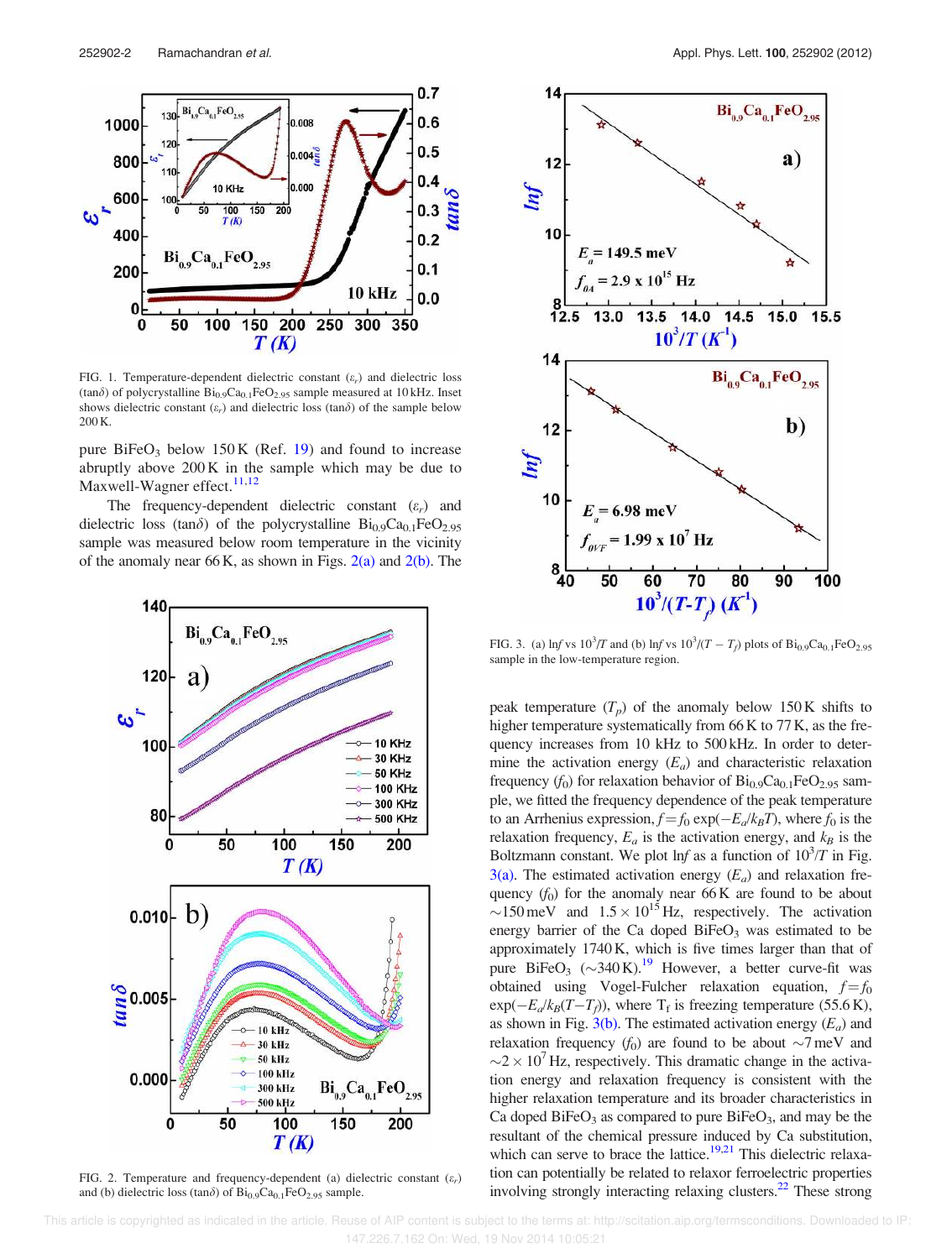interactions produce Vogel-Fulcher relaxation rather than Arrhenius, implying glassy behavior rather than superparaelectric, albeit with a slightly enhanced relaxation time, which we find to be  $\sim 10^{-8}$  s.

These relaxation features developing at low temperature near 66 K in Ca doped BiFeO<sub>3</sub> are related to those observed in pure BiFeO<sub>3</sub> (23 K)<sup>19</sup> and may be related to the magnetic glassy behavior near  $30K$  in BiFeO<sub>3</sub> single crystals.<sup>21</sup> In this context, the microscopic origins of the relaxation features in  $BiFeO<sub>3</sub>$ and  $Bi_{0.9}Ca_{0.1}FeO_{2.95}$  may differ from those in relaxor ferro $electrics<sup>22</sup>$  (which would not have a magnetic contribution), but still exhibit qualitatively similar behavior. These features could also be related to the 38 K anomaly seen in previous magnetocaloric measurements in  $BiFeO<sub>3</sub>$ .<sup>17</sup> This dielectric anomaly is found to be very sensitive to disorder/doping, as indicated by the shift from  $23 K$  (BiFeO<sub>3</sub>) to  $66 K$  (Bi<sub>0.9</sub>Ca<sub>0.1</sub>FeO<sub>2.95</sub>) on doping, illustrating the strong coupling between charge, spin, and lattice degrees of freedom in  $BiFeO<sub>3</sub>$ .

We also probed possible spin-charge coupling at room temperature using magneto-dielectric measurements. We plot the magnetic field dependence of the change in dielectric constant of  $BiFeO<sub>3</sub>$  and  $Bi<sub>0.9</sub>Ca<sub>0.1</sub>FeO<sub>2.95</sub>$  samples at  $300 \text{ K}$  in Figs.  $4(a)$  and  $4(b)$ , using a measuring frequency of 30 kHz. Magneto-dielectric effect in pure  $BiFeO<sub>3</sub>$  corresponds to linear increase of magnetization with increasing magnetic field and this behavior changes upon substitution of Ca. For higher magnetic fields (>44 kOe), the magnetodielectric effect begins to saturate in the  $Bi_{0.9}Ca_{0.1}FeO_{2.95}$ , which can be attributed to the saturation of the magnetization at higher magnetic fields.<sup>18</sup> Bi<sub>0.9</sub>Ca<sub>0.1</sub>FeO<sub>2.95</sub> exhibits a dis-



FIG. 4. Room temperature magnetic field dependent the change in dielectric constant of BiFeO<sub>3</sub> and  $Bi_{0.9}Ca_{0.1}FeO_{2.95}$  samples measured at 30 kHz.

torted butterfly loop whereas pure sample shows no signature of butterfly-like behavior (Fig. 4). These measurements confirm that the magneto-dielectric effect in Ca doped  $BiFeO<sub>3</sub>$  is improved compared to parent undoped BiFeO<sub>3</sub>. Figure  $4(b)$ shows a quadratic magneto-dielectric coupling in the  $Bi_{0.9}Ca_{0.1}FeO_{2.95}$  sample which exhibits shifts in the dielectric constant proportional to the magnetic field  $(H)$  in the magnetically ordered phase.

The observed magneto-dielectric effects in the  $Bi_{0.9}Ca_{0.1}$  $FeO<sub>2.95</sub>$  sample can be explained by considering the enhancement of weak ferromagnetic moments<sup>18</sup> to the energy gain of the Dzyaloshinskii-Moriya (DM) interaction under an external magnetic field  $(H)$ .<sup>23,24</sup> Since weak ferromagnetism in this system is associated with the rotation of the oxygen octahedral, the enhanced weak ferromagnetism in Ca substituted  $BiFeO<sub>3</sub>$  implies an increase of the relative rotation of the oxygen octahedral. Ederer and Spaldin suggested that the weak DM magnetic moment  $M$  was directly related to the relative rotation of the two oxygen octahedral in the R3c unit cell around the polarization [111] axis. $^{23}$  Therefore, it is plausible that the external magnetic field does increase the polarization in Ca doped  $BiFeO<sub>3</sub>$  sample through the DM interaction. Whereas, the observed magneto-dielectric effect in pure  $BiFeO<sub>3</sub>$  shows that the change in dielectric constant with magnetic field (Fig.  $4(a)$ ) is not due to coupling of spontaneous polarization and magnetization, as expected in magnetoelectrics, but may be due to a combination of the magnetoresistance and Maxwell-Wagner effect, $11$  and the linear shift in dielectric constant at certain applied magnetic field reflects some background effect and not the intrinsic properties of pure BiFe $O_3$ . Wheares in the case of Ca doped BiFe $O_3$ , the switchable magneto-dielectric behavior may arise from the terms  $P^2M^2$  in Ginzburg-Landau free energy which are always allowed by symmetry.

In conclusion, we investigated the temperature, frequency, and magnetic field dependent dielectric responses of the polycrystalline  $Bi_{0.9}Ca_{0.1}FeO_{2.95}$  ceramic sample. The dielectric anomaly near 66 K was shifted to higher temperature than that of pure  $BiFeO<sub>3</sub>$ . This anomaly shifts to higher temperatures monotonically with an increase in measurement frequency, consistent with ferroelectric relaxor-like behavior mediated by strong interacting ferroelectric domains. The estimated relaxation time for  $Bi_{0.9}Ca_{0.1}$ FeO<sub>2.95</sub>,  $\sim 10^{-8}$  s, is four orders larger than that of pure BiFeO<sub>3</sub> which may be the resultant of the chemical pressure induced by Ca doping. We also observed a switchable magneto-dielectric effect in  $Bi_{0.9}Ca_{0.1}FeO_{2.95}$  at room temperature which makes this compound interesting material for magnetoelectric multiferroic applications.

The authors acknowledge support from the Jane and Frank Warchol Foundation for their financial support for the Indo-US exchange program. M.S.R.R. acknowledges support from Department of Science & Technology, India (Project No. SR/CMP-23/2005). G.L. acknowledges support from the National Science Foundation through DMR-0644823 and from Wayne State University through a Career Development Chair.

(2006).

<sup>&</sup>lt;sup>1</sup>G. A. Smolenskii and I. E. Chupis, Sov. Phys. Usp.  $25, 475$  (1982).  $2$ W. Eerenstein, N. D. Mathur, and J. F. Scott, Nature (London) 442, 759

This article is copyrighted as indicated in the article. Reuse of AIP content is subject to the terms at: http://scitation.aip.org/termsconditions. Downloaded to IP: 147.226.7.162 On: Wed, 19 Nov 2014 10:05:21